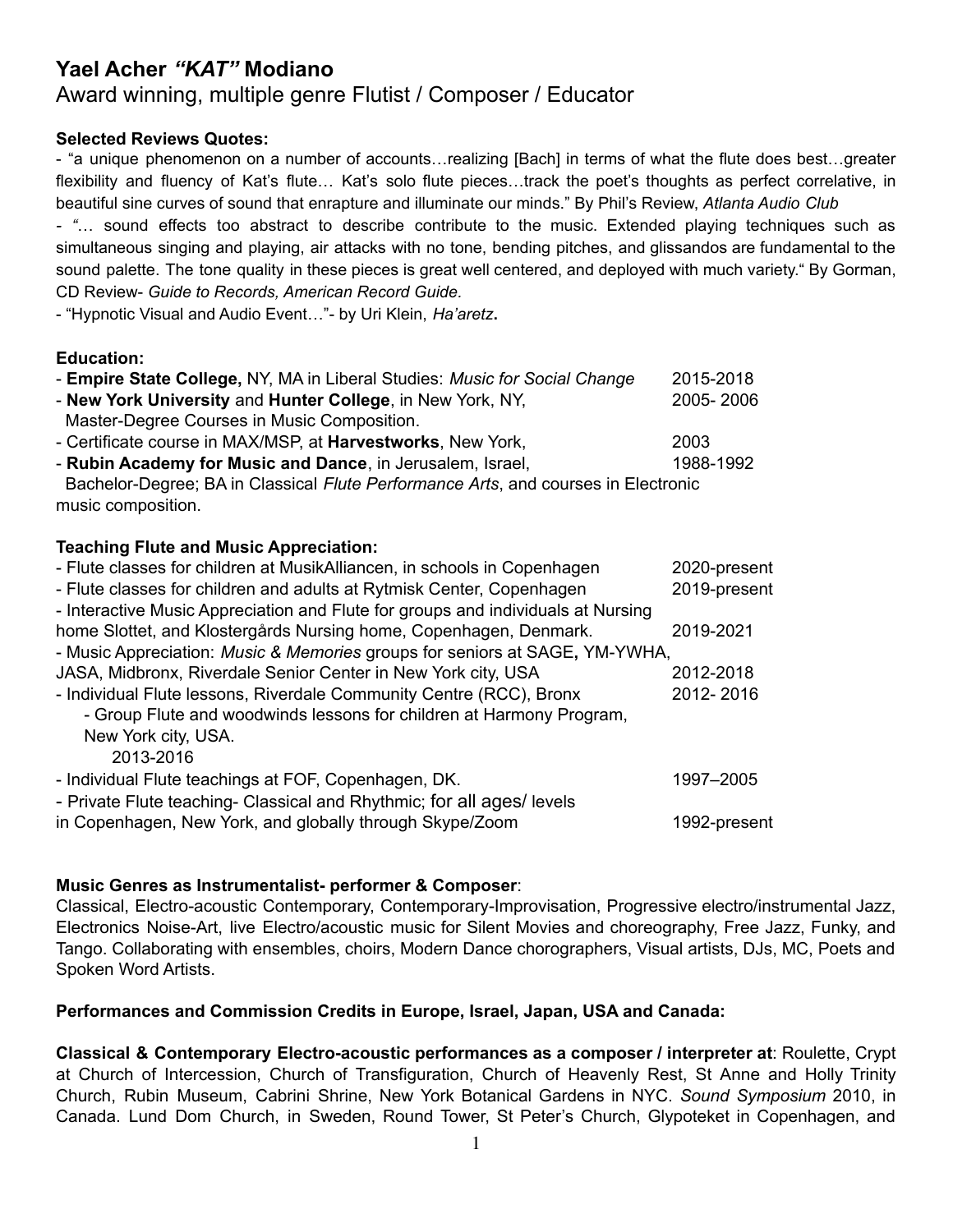numerous churches and galleries in Denmark. *Braila New music Festival* in Romania, and more.

**Live/Composed Electro-acoustic Soundtrack for Silent Film at:** Lincoln Center Library for Performing Arts, United Palace for Cultural Arts, The High Line, Jewish Heritage Museum, *Fresh Fruit Festival*, Spectacle Theater, in New York City. *Outfilm*, in Hartford, CT, CIMM fest- Chicago International Movies & Music Festival*,* USA*.* In Europe: *Queersicht*. in Bern, Switzerland; Danish film Institute, *Cinematek* in Copenhagen; international LGBT Film Festival; *Vineta Pavilion* in Venice Biennale; *Gallerie Kuchling* in Berlin, and TLV Cinematheque, in Tel Aviv.

**Leading Jazz group** *"KAT" Modiano* (previously: *Junk "KAT" & Modiano*) with original electro-acoustic progressive groove- jazz in collaboration with rappers, DJs and video artists, **s**ince the 90's in Copenhagen, and in NYC and Europe, with international performances at venues such as: Blue Note, Dizzy's Club Coca Cola, BAMcafé, Bargemusic, Morris Jumel Mansion, in NYC. Newark Museum (NJ), NJPAC (New Jersey Performing Art Center), Jazz forum in NJ. Jazzhouse, Copenhagen Jazz Festival, Jazzcup, in Copenhagen, Malmo Jazz Festival, and more performances throughout Europe and New York.

Performed and recorded with world known Jazz musicians: Wycliffe Gordon (Wynton Marsalis), Bernard Purdie (*Modern Drummer* Hall of Fame), David Haney (Cadence Magazine), Billy Martin (Medeski Martin & Wood), and more.

**Music for Choreography performances as a composer/performer at**: Susan Dellal Centre for Modern Dance, in Tel-Aviv, the Fringe Festival, in Edinburgh, Lille2004, in France, Copenhagen Dance Scene, *Copenhagen Summer Dance Festival*, Statens Museum for Kunst and Kunsthal Charlottenborg (Copenhagen), Roskilde Dom Kirke, in Denmark, Tokyo, Japan, Tribeca PAC in NYC, *Fire Island Dancers for Aids* in NY and Las Vegas University, in USA.

**Collaborations with choreographer/dancers:** Thomas Eisenhardt (Denmark), Kim Itoh (Japan), Tim Rushton (UK, Denmark), Mink Colbert Dance (Europe and USA), Ellis Wood (NYC), Prismatic Production and Ollom Dance (NYC), Corvino Ballet (NYC).

**Therapeutic Interactive Performances at:** Hospice Residencies, Shelters for Domestic Violence, Hospitals, Juvenile Detention Centers, and concert for homebound, in NY, NJ and CT, through Concert in Motion (CiM), Music For All Season (MFAS). And in Copenhagen at Nursing Homes Slottet and Klostergård.

#### **Reviews and Feature articles internationally on:**

*New Music Connoisseur*, *Cadence Magazine*, *All About Jazz* in NYC, *Jazz Magazine* in France, *Third Ear*, *Ha'aretz*, in Israel, *Jazz Special* in Denmark and more.

**Broadcasts in radio stations in:** Denmark, Spain, France, Rumania, Canada, Mexico and the USA.

#### **Awards and Grants:**

Danish-American Fulbright Commission Scholarship, NY Foundation for Contemporary Art, Northern Manhattan Arts Alliance, Lower Manhattan culture Council, American Scandinavian Society, Copenhagen Culture Foundation, Danish Art Council, Danish Artists Union, Danish Jazz Foundation, Fresh Fruit Festival, International Women in Jazz, and more.

#### **CD Releases:**

- *"Redcar",* MODIANO 0501, featuring "KaT"-inDustrial, released in DK 2001.
- *"MODIANO",* MODIANO 0203 featuring "KaT"-inDustrial, released DK 2003
- *"La Belle Ombre*", Capstone Records CPS-8768, Contemporary flute&electronics, released in NY 2006
- *- "'KAT' & 'MOON' in Manna-hata*" Jazz and Electro-acoustic flute- MODIANOMUSIC- released in NYC 2014.
- *"Humanity is like an ocean"- Flute Soundscapes* CENTAUR RECORDS Inc., global release 2020.
- "*NOMAD Imagination – Roots of Love"* to be release in 2022.